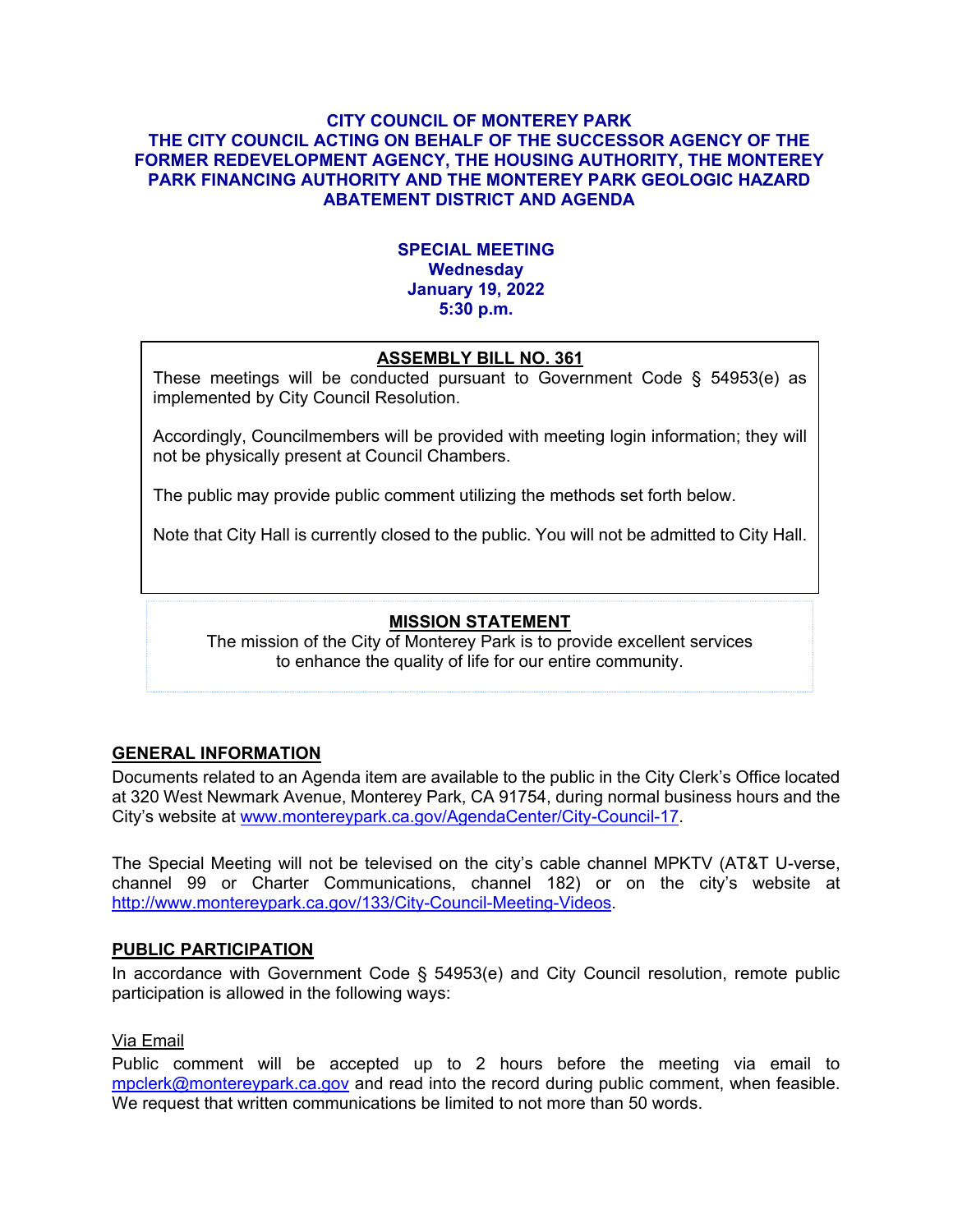### **Monterey Park City Council Special Meeting Agenda, January 19, 2022 - Page 2**

### Via Telephone

Public comment may be submitted via telephone during the meeting, before the close of public comment, by calling **(888) 788-0099** or **(877) 853-5247** and entering Zoom Meeting ID: **861 1666 1949** then press pound (#). When prompted to enter participation ID number press pound (#) again. If participants would like to make a public comment they will enter "**\*9**" then the Clerk's office will be notified, and you will be in the rotation to make a public comment. Press "**\*6**" to unmute yourself when called upon to speak Participants are encouraged to join the meeting 15 minutes before the start of the meeting. You may speak up to 5 minutes on Agenda items. Speakers will not be allowed to combine time. The Mayor and City Council may change the amount of time allowed for speakers. As part of the virtual meeting protocols, anonymous persons will not be allowed to provide public comment.

Important Disclaimer – When a participant calls in to join the meeting, their name and/or phone number will be visible to all participants. Note that all public meetings will be recorded.

# **CALL TO ORDER Mayor ROLL CALL Peter Chan, Hans Liang, Henry Lo, Fred Sornoso, Yvonne Yiu**

**PUBLIC COMMUNICATIONS**. Pursuant to Government Code Section 54954.3(a), the public may address the City Council only on matters listed on the Agenda. Those wishing to speak on an agenda item must utilize one of the methods listed above. No other public comment will be accepted. Attempts to provide comment at times not designated on the agenda may result in the City dropping you from the meeting.

#### **ORAL AND WRITTEN COMMUNICATIONS**

The City Council will recess to Closed Session following public comment and the Open Session items if any. Public participation is not allowed during Closed Session.

# **[1.] OPEN SESSION**

#### **1-A RECOMMENDATION BY THE CITY TREASURER TO TRANSFER IDLE FUNDS FROM THE LOCAL AGENCY INVESTMENT FUND TO THE LOS ANGELES COUNTY INVESTMENT POOL**

It is recommended that the City Council consider:

- (1) Authorizing the City Manager, or designee, to transfer idle funds from the Local Agency Investment Fund to the Los Angeles County Pooled Investment Fund upon recommendation by the City Treasurer; and
- (2) Taking such additional, related, action that may be desirable.

# **1-B LEGAL SERVICES AGREEMENTS WITH LEHAVI STARGARDTER, LLP.**

It is recommended that the City Council consider:

- (1) Authorize the City Manager to execute a standard legal retainer agreement Lehavi Stargardter, LLP in a form approved by the City Attorney for on-call legal services
- (2) Taking such additional, related, action that may be desirable.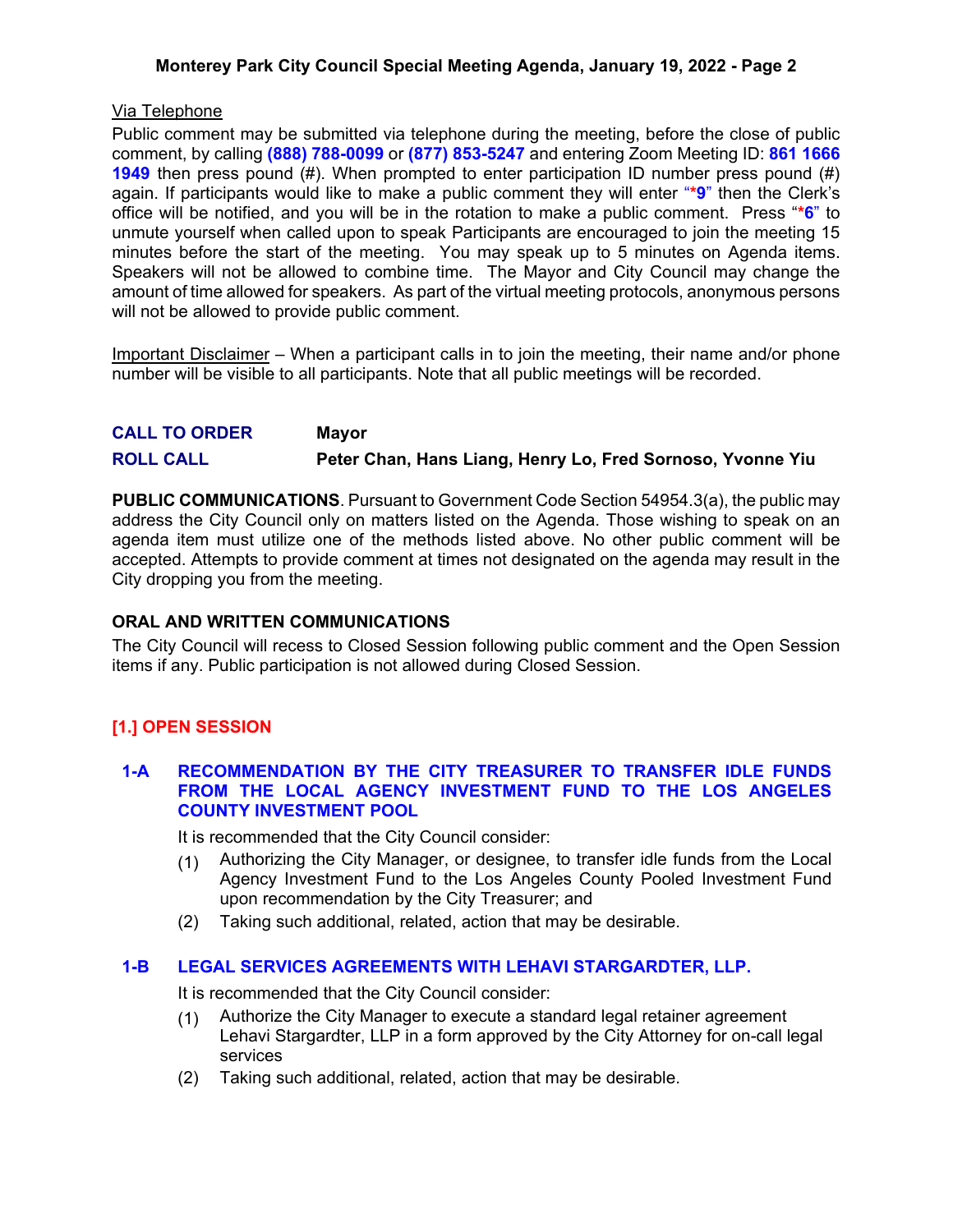### **[2.] CLOSED SESSION**

- **2-A. CONFERENCE WITH LEGAL COUNSEL – ANTICIPATED LITIGATION (Significant exposure to litigation pursuant to Government Code § 54956.9(d)(2): 2 matters. FACTS AND CIRCUMSTANCES: Not disclosed pursuant to Government Code § 54956.9(e)(1).**
- **2-B. CONFERENCE WITH LEGAL COUNSEL – EXISTING LITIGATION - GOV. CODE § 54956.9(D)(1). NUMBER OF CASES: 1.**

*Lydia Quintanilla v. City of Monterey Park* (filed April 4, 2017) LASC Case No. 20STCV47669.

Upon conclusion of the Closed Session, the Mayor and/or City Attorney will announce any reportable actions accordance with the Brown Act at either the conclusion of this meeting or at the January 19, 2022, 6:30 p.m. Regular City Council Meeting.

#### **ADJOURN**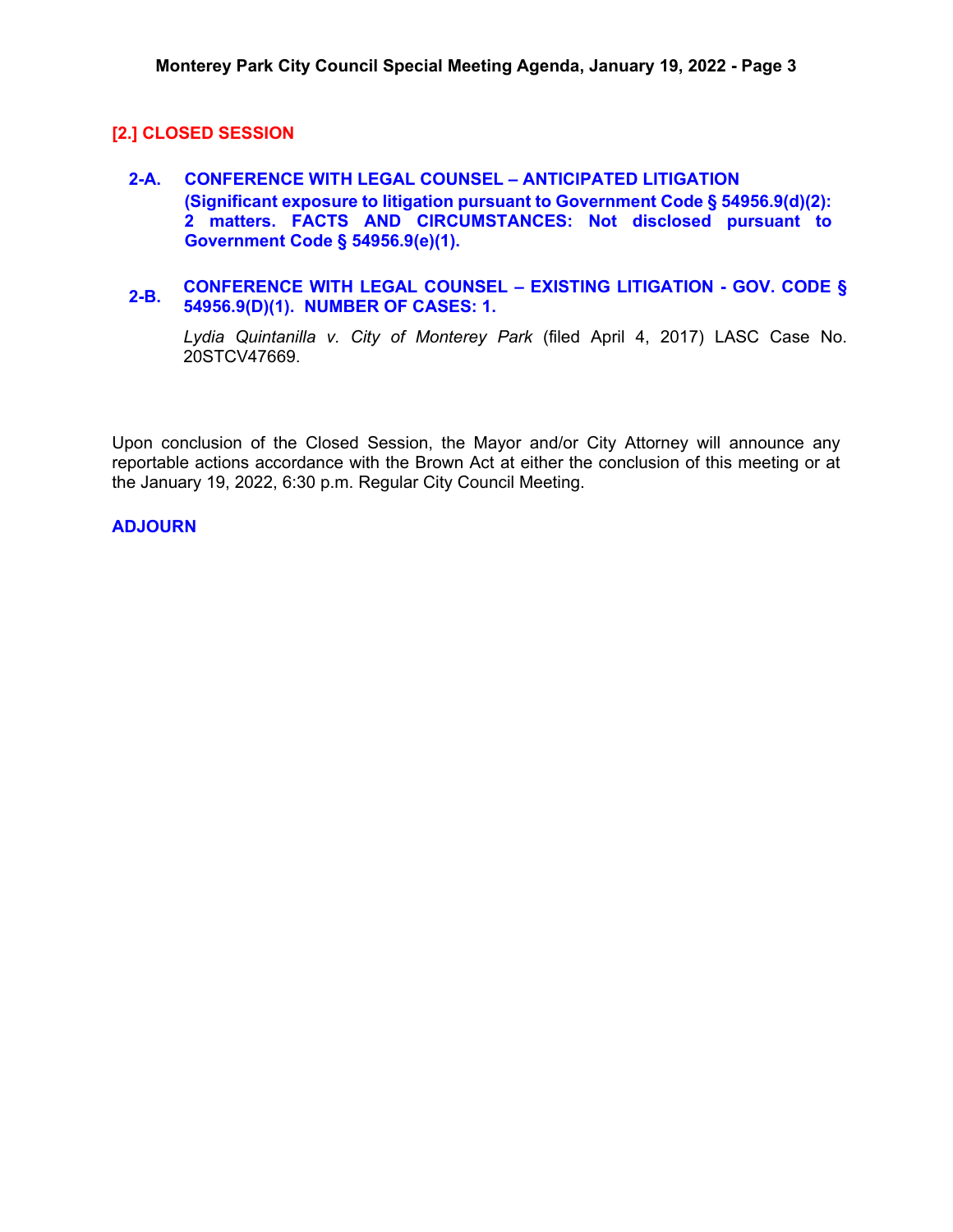

# **City Council Staff Report**

**DATE:** January 19, 2022

#### **AGENDA ITEM NO:** 1-A

**TO:** The Honorable Mayor and City Council

**FROM:** Joseph Leon, City Treasurer

**SUBJECT:** Recommendation by the City Treasurer to transfer idle funds from the Local Agency Investment Fund to the Los Angeles County Investment Pool

# **RECOMMENDATION:**

It is recommended that the City Council consider:

- 1. Authorizing the City Manager, or designee, to transfer idle funds from the Local Agency Investment Fund to the Los Angeles County Pooled Investment Fund upon recommendation by the City Treasurer; and
- 2. Taking such additional, related, action that may be desirable.

# **EXECUTIVE SUMMARY:**

At the September 15 2021, Council Meeting, City Council directed the Investment Committee to return to Council with a plan to diversify the City's Investment Portfolio. Since then, the City Treasurer requested the City Manager, or designee, to transfer idle funds from the Local Agency Fund (LAIF) to the Los Angeles County Pooled Investment Fund (LACPIF). To ensure compliance with the Investment Policy, the City Council is requested to direct the City Manager, or designee, to transfer additional funds as recommended by the City Treasurer.

# **BACKGROUND:**

Section XII, Diversification, of the City's Investment Policy reads, "…investments should be diversified by security and institution." As of December 31, 2021, LAIF has \$36.8 million and LACPIF has \$37.7 million.

As of December 31, 2021, LAIF interest rate is at .210% and LACPIF interest rate is at .520%. LACPIF has a higher yield, therefore, the City Treasurer is requesting to transfer idle funds from LAIF to LACPIF. Additional City Council authority is desirable for such transfer because placing additional funds into LACPIF would cause most of the City's idle monies to be placed into one particular investment pool. While the City Treasurer's recommendation might be fiscally prudent, the City administration cannot implement that recommendation without the City Council's direction.

Respectfully submitted by: Joseph Leon City Treasurer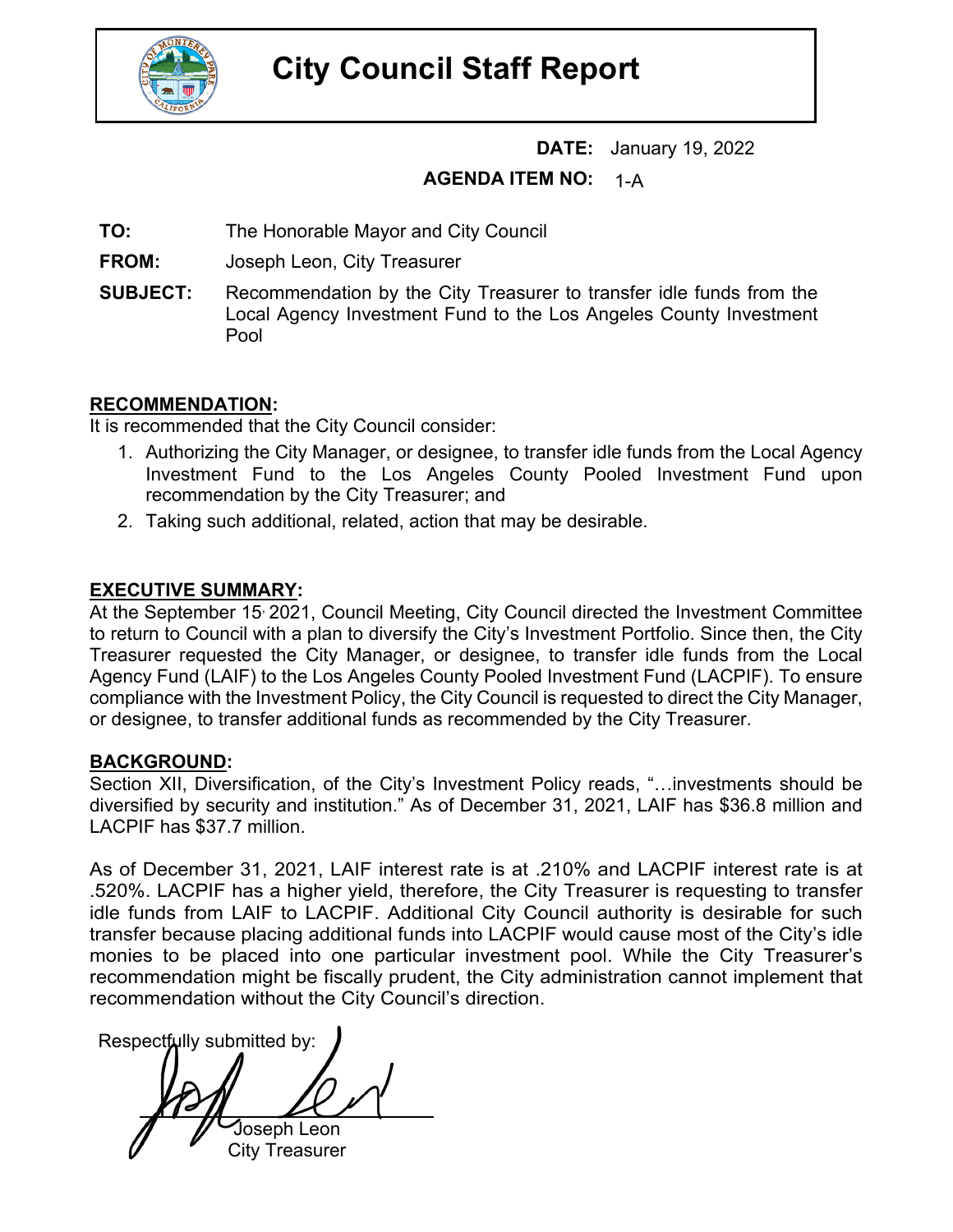

# **City Council Staff Report**

**DATE:** January 19, 2022 **AGENDA ITEM NO:** 1-B

**TO:** The Honorable Mayor and City Council

**FROM:** Karl H. Berger, City Attorney

**SUBJECT:** Legal Services Agreements with Lehavi Stargardter, LLP.

# **RECOMMENDATION:**

It is recommended that the City Council:

- 1. Authorize the City Manager to execute a standard legal retainer agreement Lehavi Stargardter, LLP in a form approved by the City Attorney for on-call legal services.
- 2. Take such additional, related, action that may be desirable.

# **EXECUTIVE SUMMARY:**

The City retained Ms. Limor Lehavi in 2019 for special counsel work (insurance coverage) in the Starstone litigation matter. This stems from federal litigation between the reinsurance company for ICRMA (Starstone National Insurance Company), ICRMA, the City of Alhambra, and the City of Monterey Park. Underlying that case is the 2018 settlement agreement between the City of Alhambra and City of Monterey Park where Alhambra agreed to take 100% of the liability stemming from the collision of two firetrucks belonging to Alhambra and Monterey Park. The City Attorney's office was informed in December 2021 that Ms. Lehavi was forming her own firm. The proposed retainer agreement would ensure her continued representation for the City.

# **FISCAL IMPACT:**

Ms. Lehavi's hourly rate is \$350 per hour.

Respectfully submitted by Karl H/Berger City/Attorney

# **ATTACHMENT(S):**

1. Legal Services Agreements: Lehavi Stargardter, LLP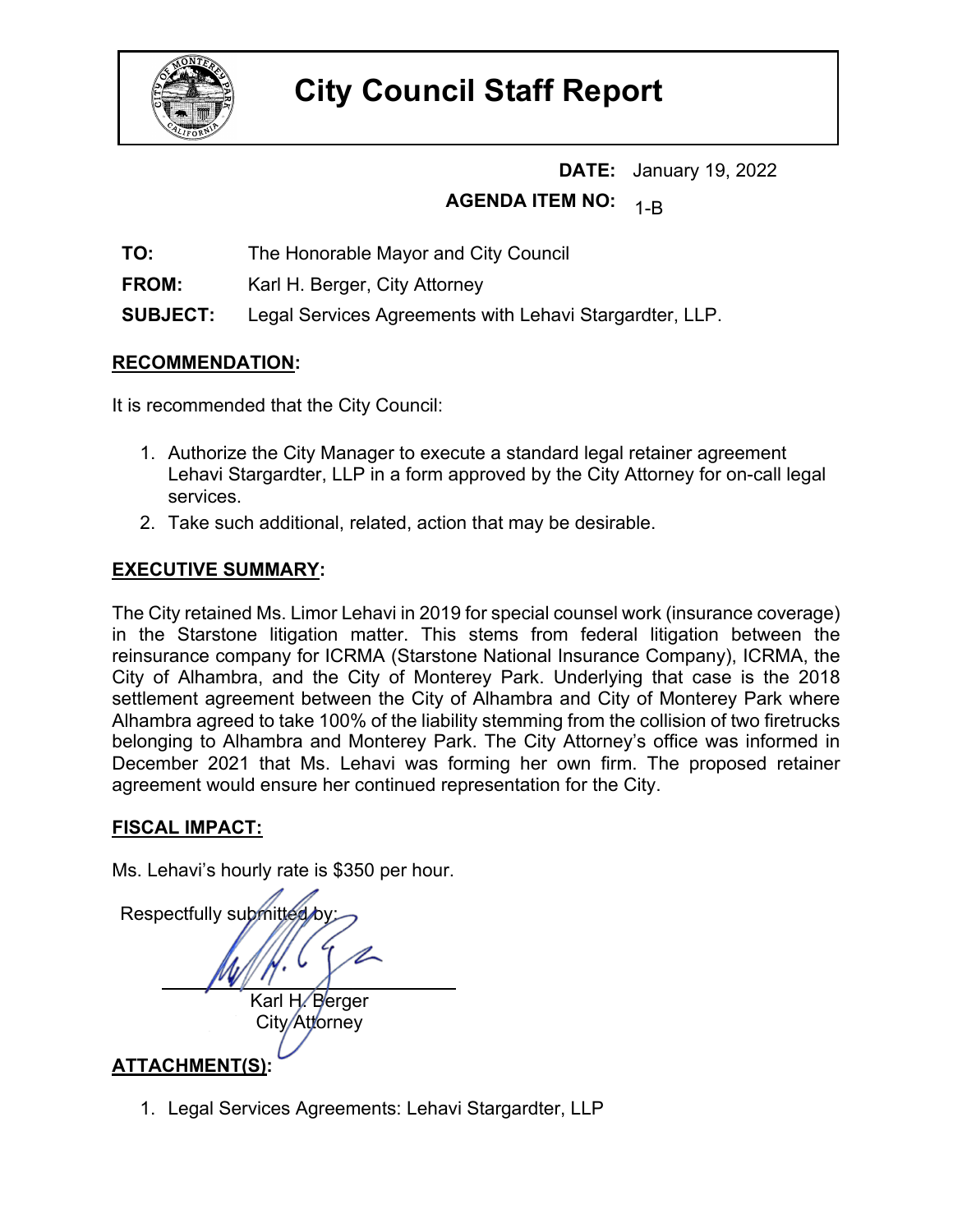# **ATTACHMENT 1** Legal Services Agreements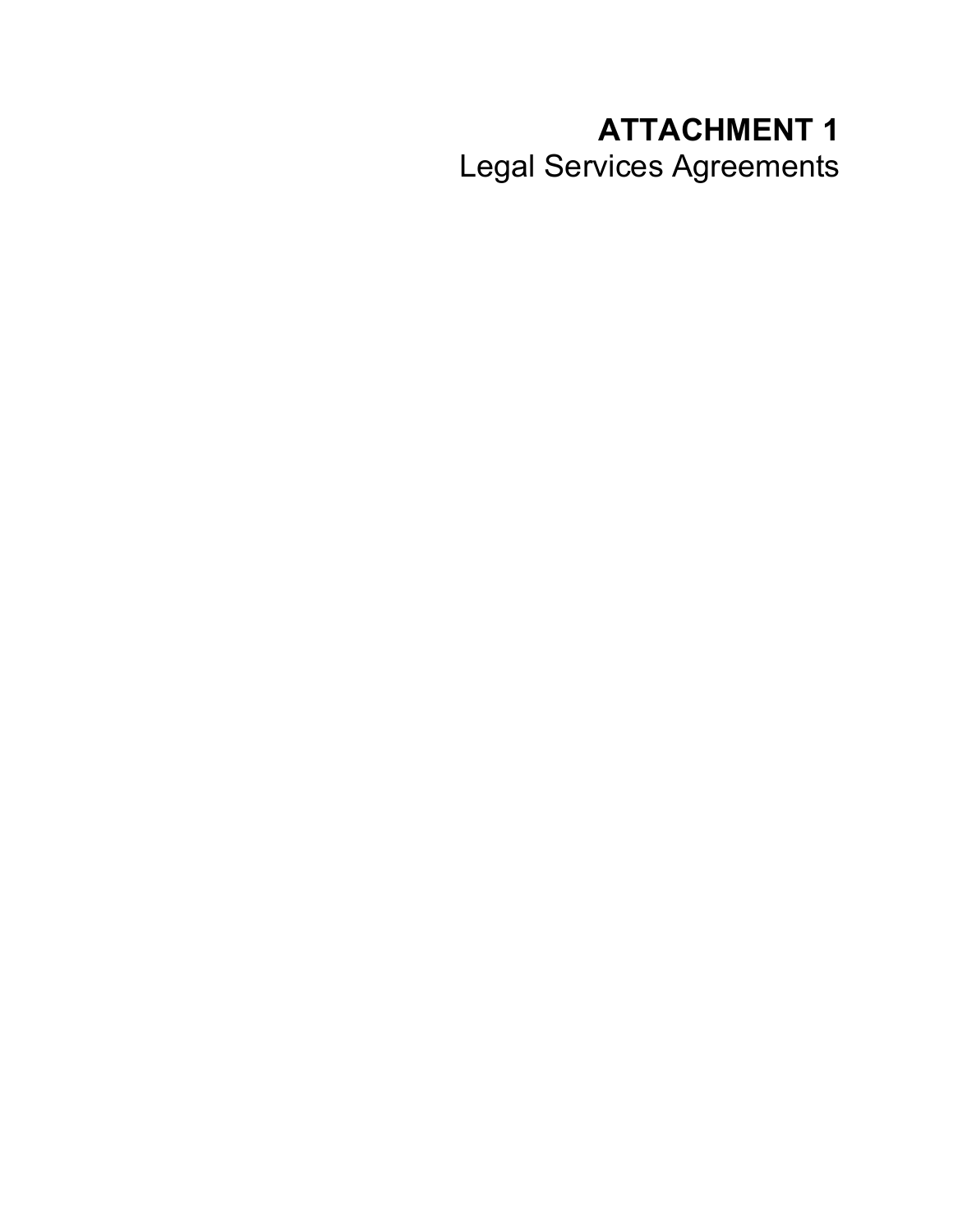# **LEGAL SERVICES AGREEMENT LEGAL SERVICES BETWEEN THE CITY OF MONTEREY PARK AND LEHAVI STARGARDTER, LLP**

This AGREEMENT is entered into this 18 day of January, 2022 by and between the CITY OF MONTEREY PARK, a general law city and municipal corporation ("City") and LEHAVI STARGARDTER, LLP, a limited liability partnership ("Law Firm").

# 1. **CONSIDERATION**.

- A. City agrees to engage the services of Law Firm, and Law Firm agrees to perform services for City that are described below, all for the compensation and subject to the terms and conditions in this Agreement.
- B. *Legal Fees.* City will compensate Law Firm for the services to be provided by Law Firm to City pursuant to this Agreement as follows:
	- i. The current range of hourly rates for Law Firm time is set forth in attached Exhibit "A," which is incorporated by reference. Law Firm will provide City with written notification of any proposed adjustment in the range of rates 60 days before the effective date.
	- ii. All office, travel and meeting time will be billed at such rates in increments not exceeding one tenth (.1) of an hour.
- C. *Cost and Expense Reimbursement.* In addition to the foregoing compensation, City will reimburse Law Firm for actual and necessary ordinary out-of pocket expenses reasonably incurred by Law Firm in performance of the service provided by Law Firm to City pursuant to this Agreement. Examples are as follows: deposition fees; postage; messenger/process service; faxes; and document reproduction.
- D. *Reimbursable Extraordinary Expenses.* With City's prior approval, it will also reimburse Law Firm for extraordinary charges such as for consultants; expert witnesses; travel outside Los Angeles County; and investigative services.
- E. *Non-reimbursable Expenses.* City will not reimburse Law Firm for the following: staff time or overtime for performing secretarial, clerical, or word processing functions; charges for time spent to provide necessary information for City audits, billing or budget inquiries; and computer on line charges.
- F. *Billing.* Law Firm will bill City monthly for the services provided by Law Firm to City pursuant to this Agreement, as well as all reimbursable costs and expenses.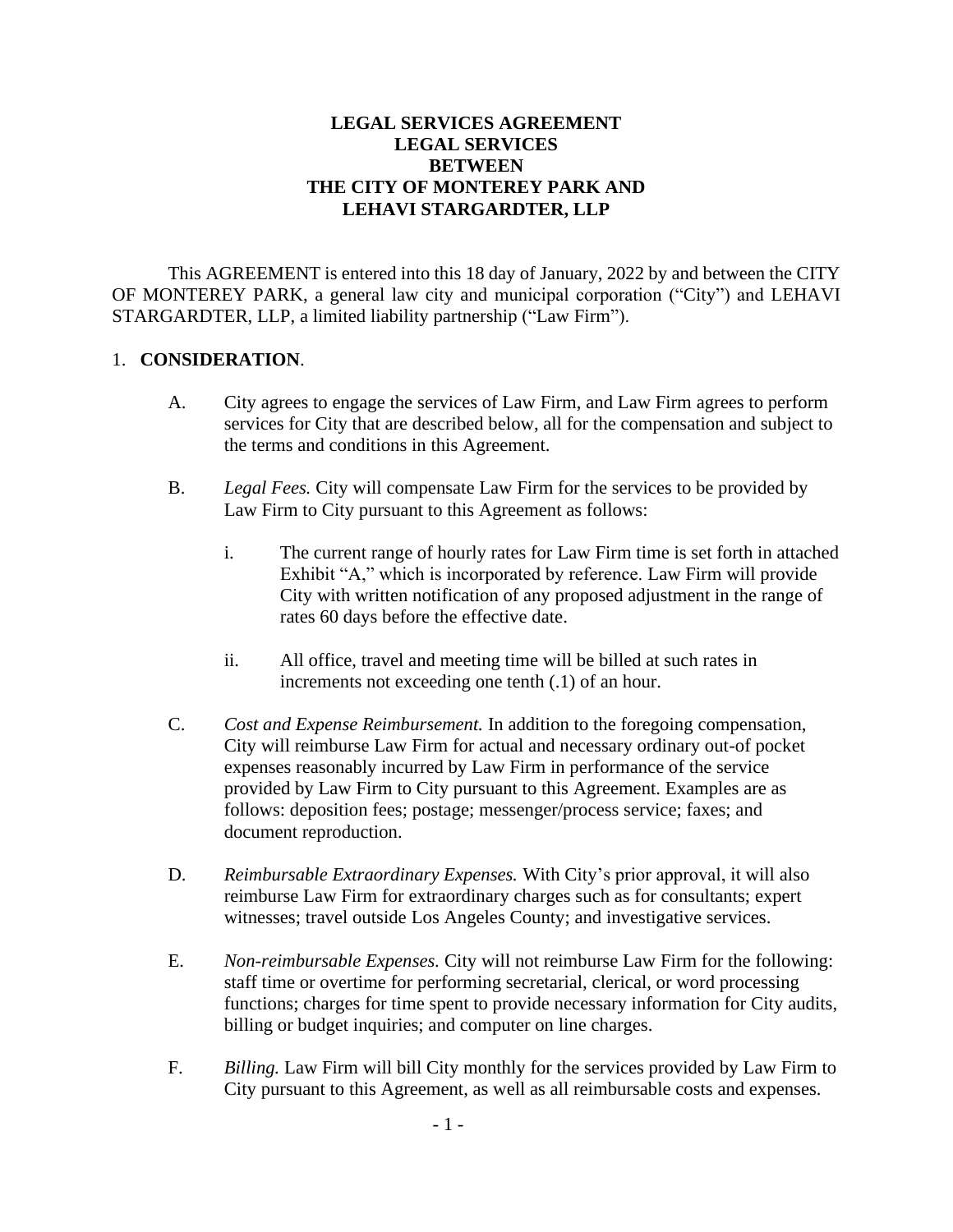All bills for legal fees will set forth in detail the work performed during the billing period in line item format, so that each task is separately explained and has specific time recorded. Bills for reimbursable costs and expenses will set forth the cost for each category of such expenses incurred during the billing period in addition to the total cost of the expenses. If the amount charged in any one month for reproduction costs exceeds \$100.00, the billing statement will contain backup documentation. Reimbursement for expenses incurred by an outside vendor will include the vendor's invoice.

- G. *No Double Billing.* Law Firm will not charge City for more than one attorney's time for appearances at a court proceeding, deposition, or meeting with third parties, unless City's Representative has expressly authorized the use of more than one attorney for such appearances.
- H. *Payment.* City will pay Law Firm for all of Law Firm's services, costs and expenses provided or incurred pursuant to this Agreement following receipt and approval of a bill for such services, costs and expenses that complies with the provisions of this Agreement. City will make its best effort to process and pay such bill within 30 of the receipt of such bill. In the event City fails to process and pay a bill within such 30-day period, it will not be liable for any interest or finance change arising out of such delinquency.
- I. *Taxpayer Information.* Law Firm agrees to attach a completed W-9 Form to this Agreement to facilitate tax reporting for payments made by City to Law Firm pursuant to this Agreement.

2. **SCOPE OF SERVICES.** Law Firm will represent City in coverage and coverage litigation matters requested by the City Manager or City Attorney ("Services").

# 3. **LAW FIRM'S PERSONNEL.**

- A. *Lead Attorney.* All Services provided by Law Firm to City pursuant to this Agreement will be performed by or under the direction of the following attorney: Limor Lehavi.
- B. *Assisting Attorneys.* Additional attorneys who will assist the lead attorney in performing the Services include Gail Stargardter and Caley Turner. These attorneys may change, but changes must be identified to City.
- C. *Attorney Changes.* Law Firm agrees that there will be no change in the attorneys performing or assisting in performance of the Services provided to City under this Agreement without City's prior written consent.
- *D. Conflicts of Interest.*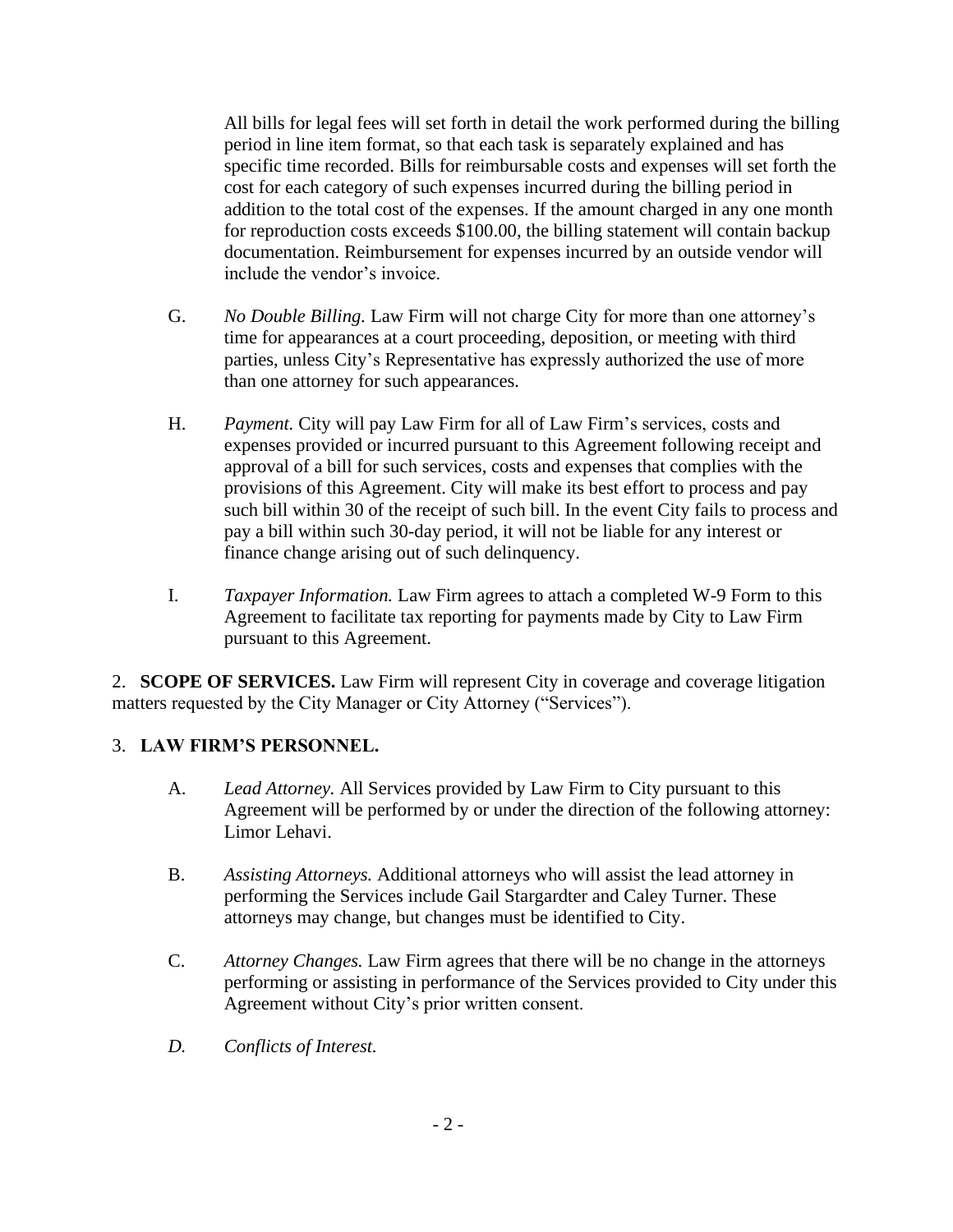- i. Law Firm represents that neither Law Firm nor any of the attorneys or other persons employed by Law Firm have any material financial interest, direct or indirect, in any contract or decision made by or on behalf of City that may be affected by the services to be provided to City pursuant to this Agreement, other than a financial interest that is similar, in all material respects, to the interests of the general public. Law Firm further agrees that no attorney or other person having any such interest will be employed by Law Firm while this Agreement remains in effect. If Law Firm or an attorney or other person employed by Law Firm acquires such an interest while this Agreement remains in effect, Law Firm will immediately disclose such interest to City's Representative, and the interested individual will not participate in or influence the performance of the services to be provided to City pursuant to this Agreement.
- ii. In addition to the requirements regarding conflicts of interest imposed on attorneys by the California Business and Professions Code, and by Rule 3- 310 of the California Rules of Professional Conduct, Law Firm agrees that neither Law Firm nor any attorney employed by Law Firm will represent clients before any board, commission, committee or department of City, or represent a client adverse to City for a period of one year from the date of the completion of the services to be provided to City pursuant to this Agreement or the early termination of such services in the manner hereinafter provided by this Agreement. The provisions of this paragraph may be waived by the written consent of the City Manager.
- iii. Law Firm knows of no conflicts of interest that would preclude it from representing the City on any matter that may come before it. Nevertheless, Law Firm represents a wide variety of clients, including private individuals, businesses and other entities, and from time to time representing either the City or the other client or both. Law Firm is not permitted, nor would it consider, representing another client in any manner that is potentially adverse to the City without its specific written consent. It is possible however, that Law Firm may represent clients that have matters before the City on other matters that are not adverse to the City. For example, Law Firm might provide employment representation to a national retail business that at some time in the future may seek land use approvals in the City. In such a case, Law Firm's representation of that company would be disclosed to the City at the earliest opportunity and the City would then need to evaluate whether it views that representation as in conflict with our representation of the City. Should the City find our representation of such a client objectionable, the City retains the ability to terminate Law Firm's services or refer any matters that may be at issue to another attorney or law firm.

4. **EXPERT WITNESSES AND CONSULTANTS.** Law Firm may retain expert witnesses and consultants in the performance of this Agreement only with City's prior consent. Upon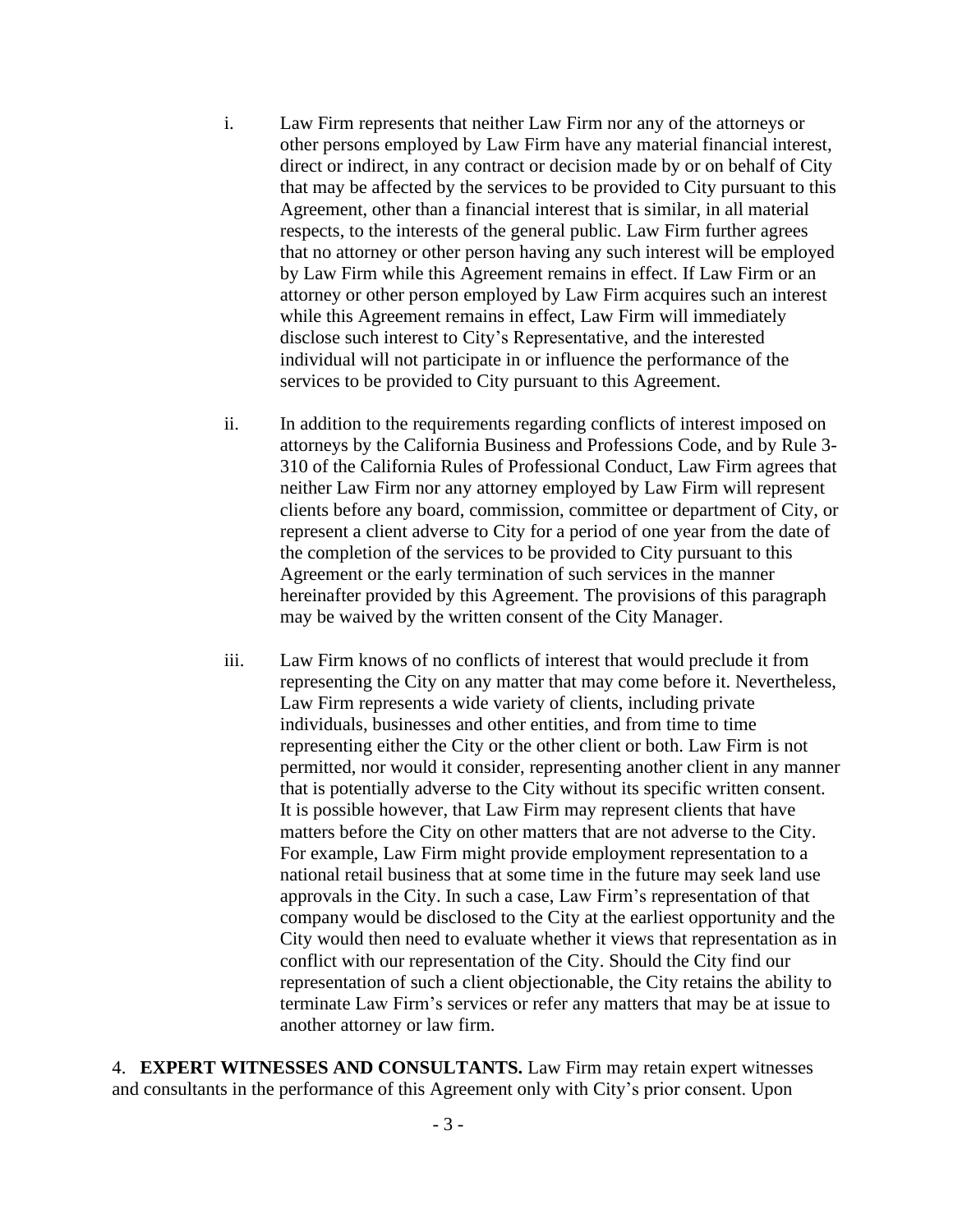retention of an expert witness or other consultant, City's Representative will determine whether the cost of such expert Law Firm will be paid by Law Firm or directly by City. In the event Law Firm pays the cost of such expert witness or consultant, such costs will be a reimbursable cost that may be billed by Law Firm to City.

5. **LIMITATIONS ON REPRESENTATION.** In the course of its representation of City in performing the Services, Law Firm will not take any of the following actions without City's prior consent:

- A. Disqualify any judge assigned to preside at any trial, hearing, status conference, settlement conference or other proceeding pertaining to the litigation;
- B. Agree to any mediation or arbitration on any matter at issue in litigation except where mediation or arbitration is required by a court rule or order;
- C. File an appeal from an adverse judgment entered by the court in the litigation, or file a writ seeking appellate review of any interlocutory order or ruling of the court.
- D. Propose or agree to any settlement of the litigation.

6. **REPORTS**. If the Services constitute litigation, then during the course of its representation of City, Law Firm will provide City's Representative with the following litigation reports:

- A. An initial evaluation report, unless otherwise waived by City Representative and an annual litigation status report during the month of July in each year that this Agreement remains in effect that contains the following information bearing on the litigation that is the subject of this Agreement:
	- i. The name and a very brief description of the litigation;
	- ii. The current procedural status of the litigation;
	- iii. If City appears as a plaintiff or cross complainant in the litigation, a concise statement of each claim for relief sought by Law Firm on behalf of City in the litigation, and an evaluation of City's ability to prevail on the claim or claims;
	- iv. If City appears as a defendant or cross defendant in the litigation, a statement of the relief sought by the plaintiff or cross complainant, and an evaluation of City's liability with respect to the claim or claims;
	- v. An evaluation of the prospects for settlement as well as an estimate of the settlement value of the litigation;
- B. A written or oral report on any material change in Law Firm's evaluation of the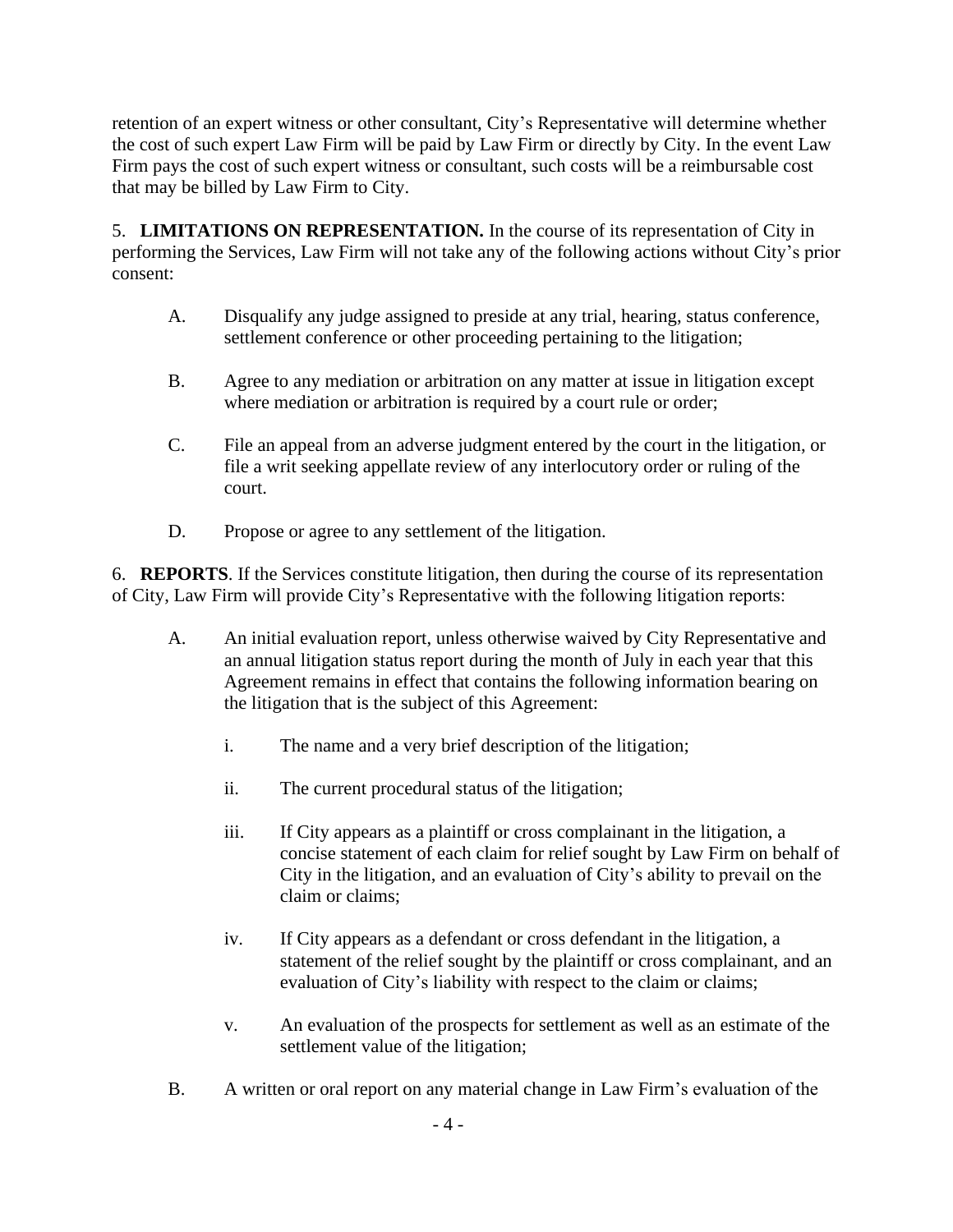litigation that is the subject of this Agreement, promptly following the date Law Firm becomes aware of law or facts that cause the change in Law Firm's evaluation of the litigation; and

C. Such other oral or written reports regarding the litigation as may be requested by City's Representative.

7. **FILES**. Law Firm agrees that all legal files maintained by Law Firm pertaining to the services provided to City pursuant to this Agreement are and will remain City's property. However, Law Firm will have the right to retain copies of such files upon completion of the Services provided for by this Agreement, or upon the earlier termination such services in the manner hereinafter provided in this Agreement. For purposes of this Agreement the term "files" will include electronic files and data, as well as paper files that are maintained by Law Firm in the performance of the Services.

8. **INSURANCE**. Law Firm agrees to provide insurance in accordance with the requirements set forth in attached Exhibit "B," which is incorporated herein. If Law Firm uses existing insurance policies to comply with such requirements, but such policies do not conform to the requirements in all material respects, Law Firm agrees to cause such policies to be amended or supplemented by endorsement or otherwise in a manner necessary to comply with the requirements.

# 9. **INDEMNIFICATION.**

- A. Except as otherwise provided in this Agreement, Law Firm agrees that it will save harmless and indemnify, including, without limitation, City's defense costs (including reasonable attorney's fees), from and against any and all suits, actions, or claims, of any character whatever, brought for, or on account of, any injuries or damages sustained by any person or property resulting or arising from any negligent or wrongful act, error or omission by Law Firm or any of Law Firm's officers, agents, employees, or representatives, in the performance of this Agreement.
- B. For purposes of this section "City" includes City's officers, elected and appointed officials, and employees.
- C. It is expressly understood and agreed that the foregoing provisions will survive termination of this Agreement.

10. **CITY'S REPRESENTATIVE**. The name, address and telephone number of City's Representative is as follows:

Karl H. Berger, City Attorney 2600 West Olive Street, Ste. 500, Burbank, CA 91505 kberger@hensleylawgroup.com (818) 333-5120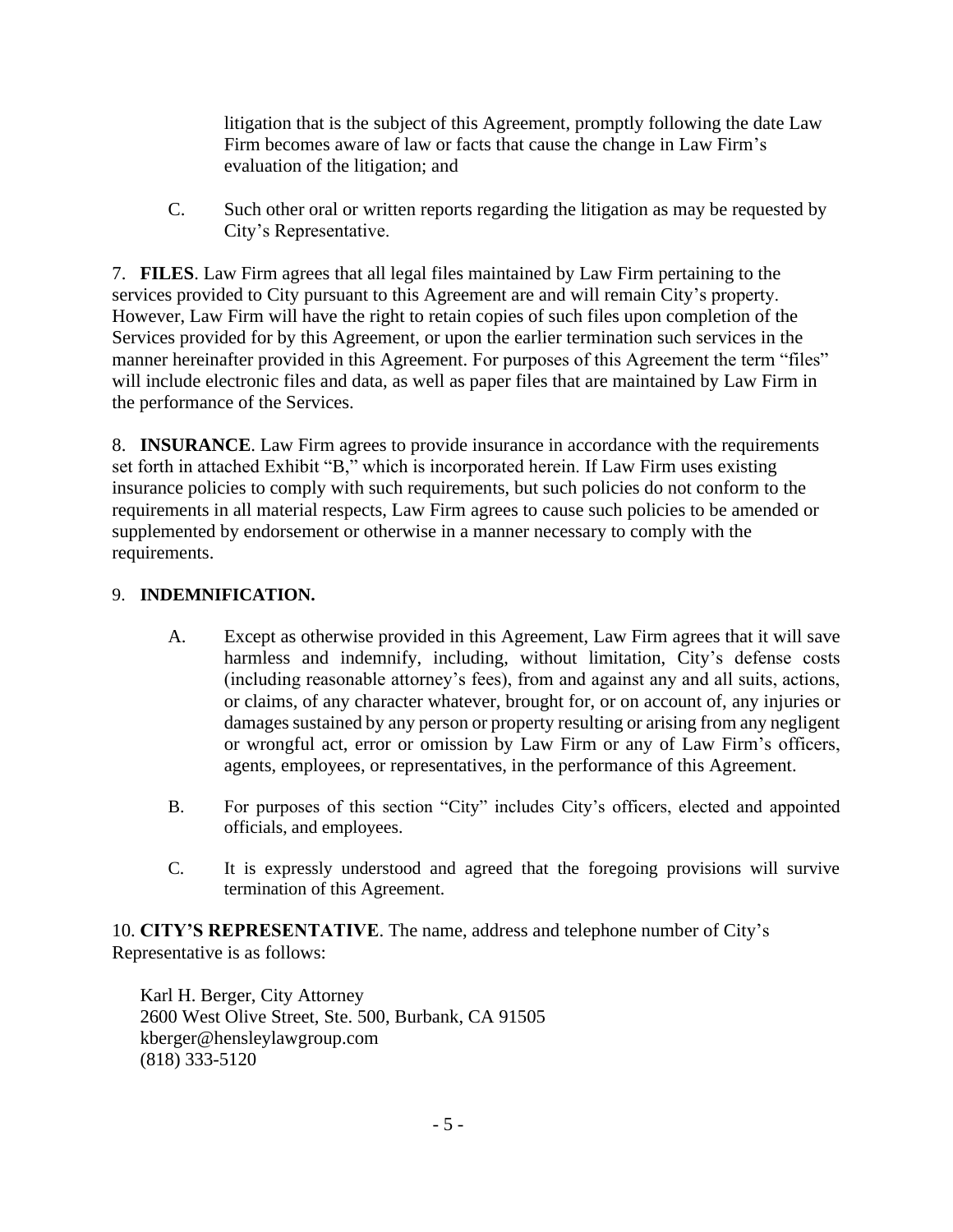11. **FIRM'S REPRESENTATIVE**. The name, address and telephone number of FIRM's Representative is as follows:

Limor Lehavi, Esq. LEHAVI STARGARDTER, LLP P.O. Box 5973 Orange, CA 92683 [llehavi@lslawoffices.com](mailto:llehavi@lslawoffices.com) (949) 923-9415

12. **TERMINATION OF SERVICES**. City may terminate this Agreement with or without cause at any time by serving Law Firm with notification of such termination by mail, by fax, or by City's Representative's oral notice of termination followed by written confirmation of same served on Law Firm by mail. Law Firm, on the other hand, may terminate this Agreement only with City's written consent, or in the event Law Firm is unable to continue to provide the services required by this Agreement for good cause or causes beyond Law Firm's control.

13. **PERFORMANCE STANDARDS**. While performing this Agreement, Law Firm will use the appropriate generally accepted professional standards of practice existing at the time of performance utilized by persons engaged in providing similar services. City will notify Law Firm of any deficiencies and Law Firm will have fifteen (15) days after such notification to cure any shortcomings to City's satisfaction. Costs associated with curing the deficiencies will be borne by Law Firm.

14. **PERMITS AND LICENSES**. Law Firm, at its sole expense, will obtain and maintain during the term of this Agreement, all permits, licenses, and certificates that may be required, as determined by Law Firm, in connection with the performance of services under this Agreement.

15. **WAIVER**. City's review or acceptance of, or payment for, work product prepared by Law Firm under this Agreement will not be construed to operate as a waiver of any rights City may have under this Agreement or of any cause of action arising from Law Firm's performance. A waiver by City of any breach of any term, covenant, or condition contained in this Agreement will not be deemed to be a waiver of any subsequent breach of the same or any other term, covenant, or condition contained in this Agreement, whether of the same or different character.

16. **ASSIGNABILITY**. This Agreement is for Law Firm's professional services. Law Firm's attempts to assign the benefits or burdens of this Agreement without City's written approval are prohibited and will be null and void.

17. **INDEPENDENT CONTRACTOR.** City and Law Firm agree that Law Firm will act as an independent contractor and will have control of all work and the manner in which is it performed. Law Firm will be free to contract for similar service to be performed for other employers while under contract with City. Law Firm is not an agent or employee of City and is not entitled to participate in any pension plan, insurance, bonus or similar benefits City provides for its employees. Any provision in this Agreement that may appear to give City the right to direct Law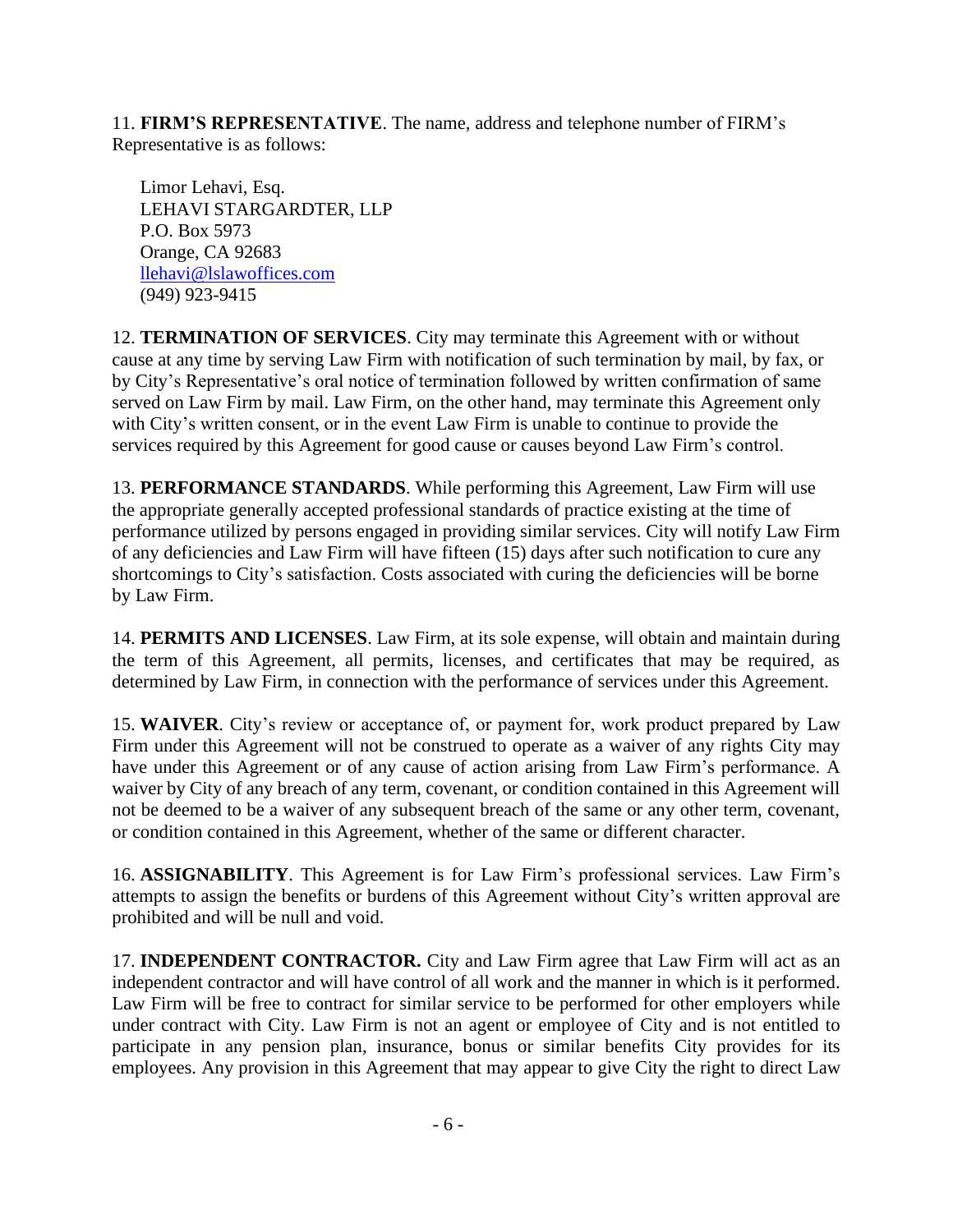Firm as to the details of doing the work or to exercise a measure of control over the work means that Law Firm will follow the direction of the City as to end results of the work only.

18. **AUDIT OF RECORDS.** Law Firm will maintain full and accurate records with respect to all services and matters covered under this Agreement. City will have free access at all reasonable times to such records, and the right to examine and audit the same and to make transcript therefrom, and to inspect all program data, documents, proceedings and activities. Law Firm will retain such financial and program service records for at least four years after termination or final payment under this Agreement.

19. **INTERPRETATION**. This Agreement was drafted in, and will be construed in accordance with the laws of the State of California, and exclusive venue for any action involving this agreement will be in Los Angeles County.

20. **ENTIRE AGREEMENT.** This Agreement sets forth the entire understanding of the parties. There are no other understandings, terms or other agreements expressed or implied, oral or written. This Agreement will bind and inure to the benefit of the parties to this Agreement and any subsequent successors and assigns.

21. **RULES OF CONSTRUCTION.** Each Party had the opportunity to independently review this Agreement with legal counsel. Accordingly, this Agreement will be construed simply, as a whole, and in accordance with its fair meaning; it will not be interpreted strictly for or against either Party.

22. **SEVERABILITY.** If any portion of this Agreement is declared by a court of competent jurisdiction to be invalid or unenforceable, then such portion will be deemed modified to the extent necessary in the opinion of the court to render such portion enforceable and, as so modified, such portion and the balance of this Agreement will continue in full force and effect.

23. **AUTHORITY/MODIFICATION.** The Parties represent and warrant that all necessary action has been taken by the Parties to authorize the undersigned to execute this Agreement and to engage in the actions described herein. This Agreement may be modified by written amendment. City's city manager, or designee, may execute any such amendment on behalf of City.

24. **ELECTRONIC SIGNATURES.** This Agreement may be executed in any number or counterparts, each of which will be an original, but all of which together will constitute one instrument executed on the same date. In accordance with Government Code §16.5, the Parties agree that this Agreement, agreements ancillary to this Agreement, and related documents to be entered into in connection with this Agreement will be considered signed when the signature of a party is delivered by electronic transmission. Such electronic signature will be treated in all respects as having the same effect as an original signature.

25. **TIME IS OF ESSENCE.** Time is of the essence for each and every provision of this Agreement.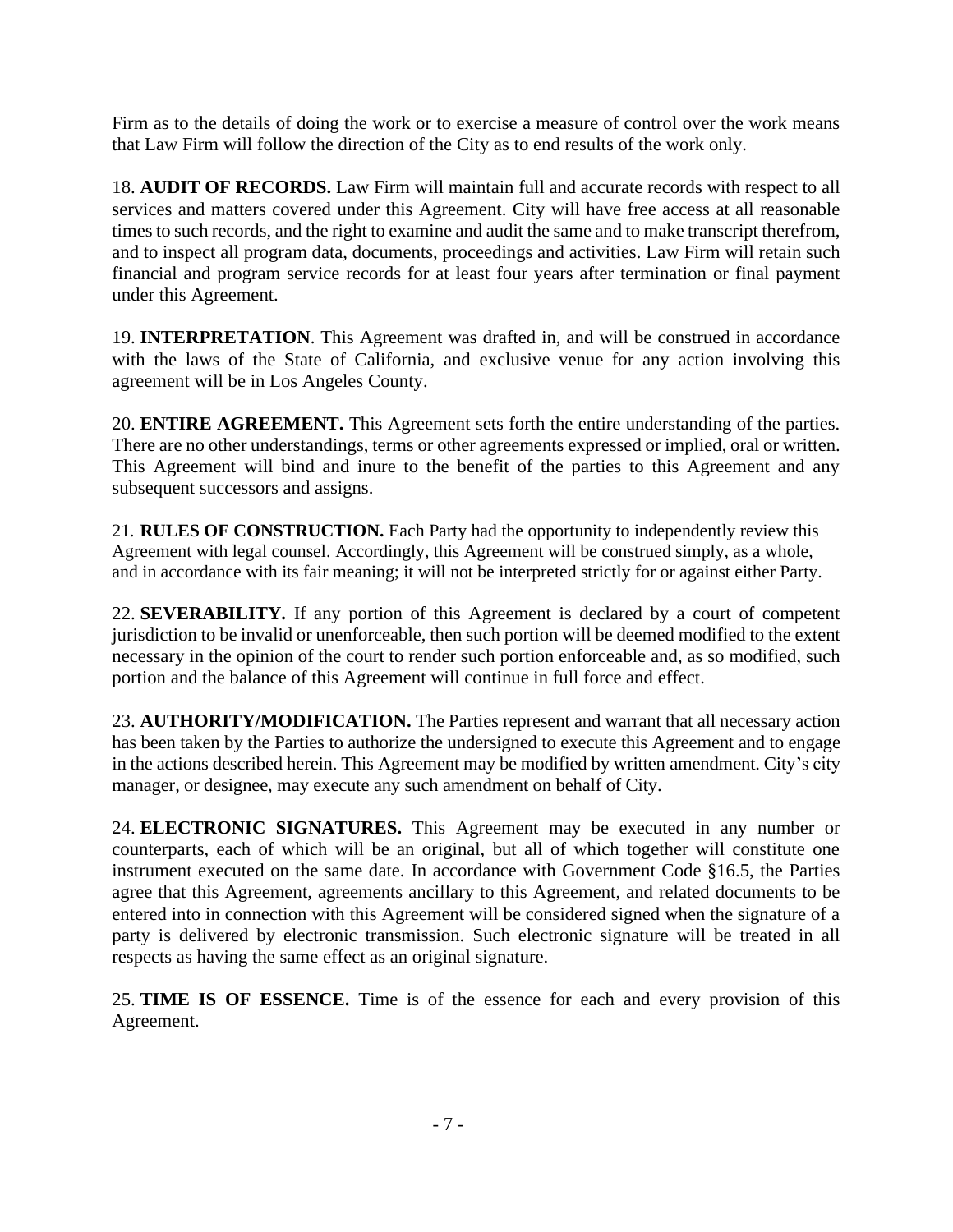IN WITNESS WHEREOF the parties hereto have executed this contract the day and year first hereinabove written.

# CITY OF MONTEREY PARK

Ron Bow, City Manager

LEHAVI STARGARDTER, LLP

Limor Lehavi, Managing Partner

ATTEST:

Taxpayer ID No. 87-4198353

Vincent D. Chang, City Clerk

APPROVED AS TO FORM: Karl H. Berger, City Attorney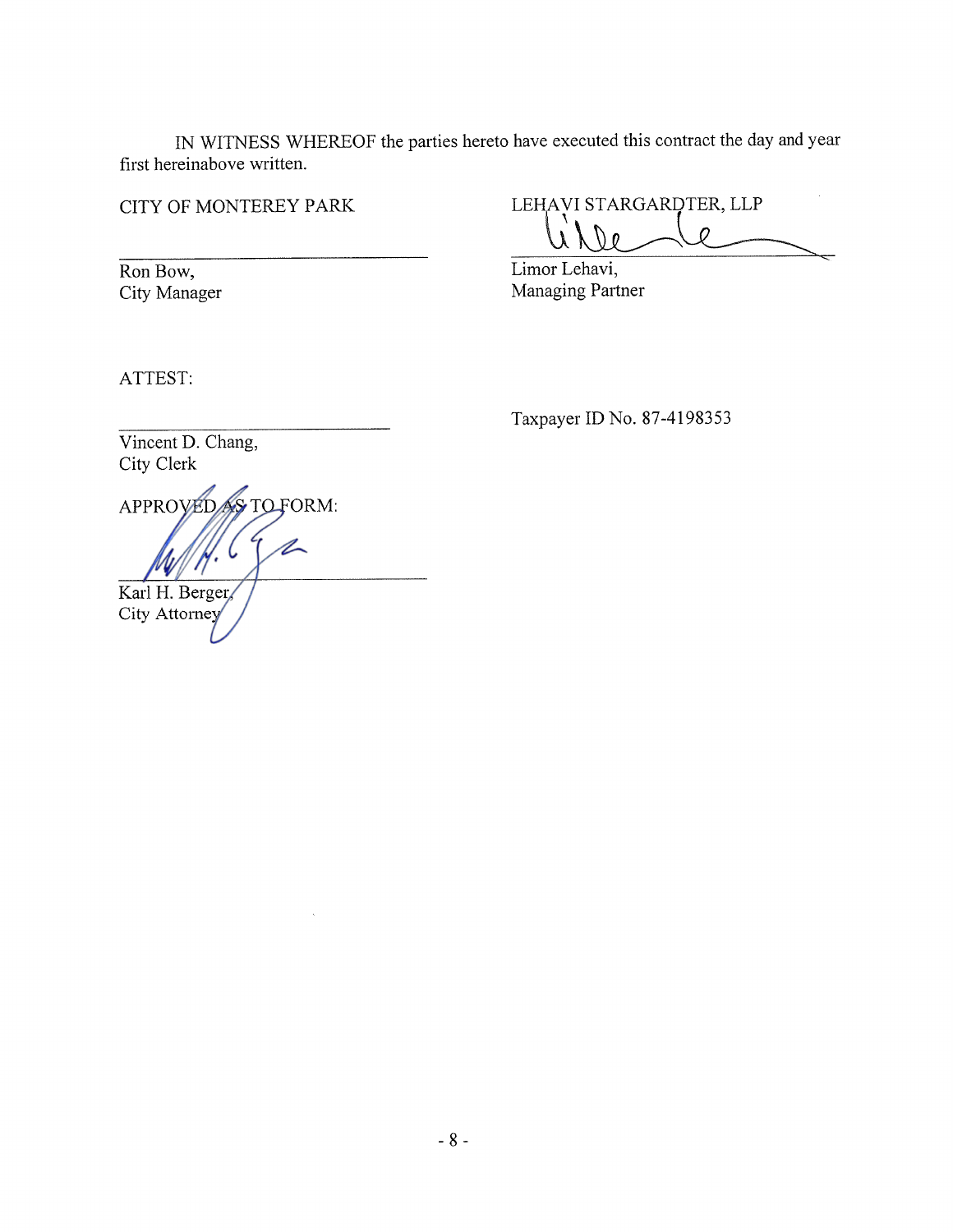# Exhibit A

# PUBLIC AGENCY FEE SCHEDULE

Hourly Rates (As of Agreement Effective Date)

Partner \$350/hr. Associate \$300/hr. Paralegal \$150/hr.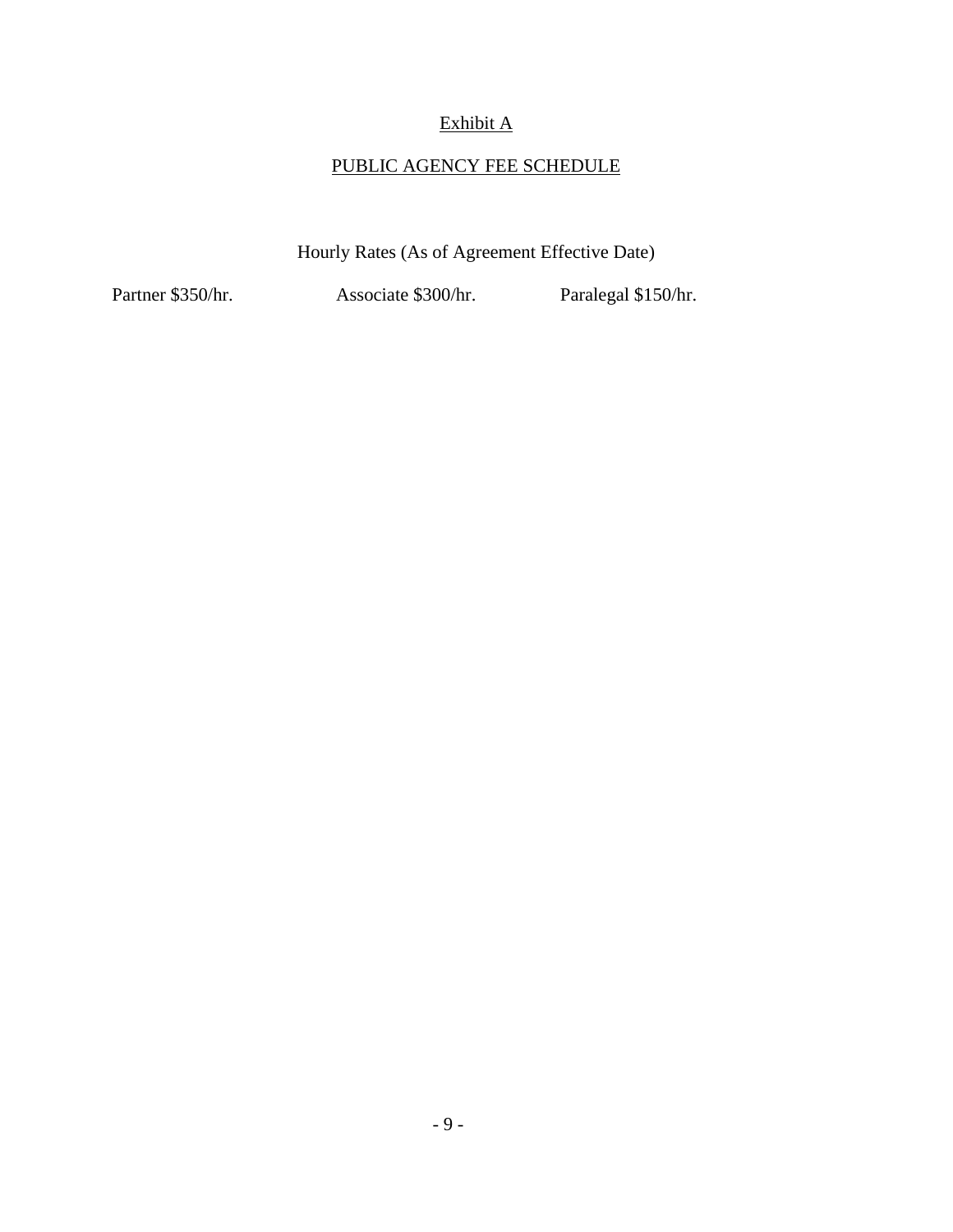# **EXHIBIT "B" INSURANCE REQUIREMENTS**

A. **Types and Amounts of Insurance Coverage.** Law Firm will provide the following types of insurance designated in this section by a check mark that includes coverage limits complying, at a minimum, with the limits set forth herein

| <b>Type of Insurance</b>       | Limits (comb. single) |  |
|--------------------------------|-----------------------|--|
| Errors and omission            | \$1,000,000           |  |
| <b>Business auto liability</b> | \$1,000,000           |  |
| Workers comp.                  | Statutory requirement |  |

B. **Insurance Policy Forms and Provisions.** The insurance policies provided by Law Firm in compliance with the requirements of this section will conform to all of the following requirements regarding policy forms and provisions

(1) Errors and Omissions Insurance will be provided covering liability for professional malpractice. Such coverage will be on an "occurrence basis" if such coverage is available, or on a "claims made" basis if not available. When coverage is provided on a "claims made basis, Law Firm will continue to maintain the insurance in effect for a period of three (3) years after this Agreement expires or is terminated (hereinafter the "extended insurance"). Such extended insurance will have the same coverage and limits as the policy that was in effect during the term of this Agreement, and will cover Law Firm for all claims made by City arising out of any errors or omissions of Law Firm, or the officers, employees or agents of Law Firm during the time this Agreement was in effect.

(2) Business Auto Coverage will be provided on ISO Business Auto Coverage Form No. CA 00 01 06 92 including symbol 1 (any auto). As in the case of general liability insurance requirement, City and all of City's officers, employees, agents and volunteers will be named as additional insureds under such insurance coverage using ISO Form No. CG 20 10 11 85 (in no event with an edition date later than 1990). The insurance policy providing such coverage will be scheduled as underlying insurance to any umbrella policy required above meeting general liability insurance requirements.

(3) Workers' Compensation/Employer's Liability Coverage will provide workers' compensation statutory benefits as required by law. Unless otherwise agreed, this policy will be endorsed to waive any right of subrogation as respects the City and City's officers, employees, agents and volunteers. Employer's liability coverage provided by such insurance will be scheduled under any primary or umbrella policy described above to meet general liability insurance requirements.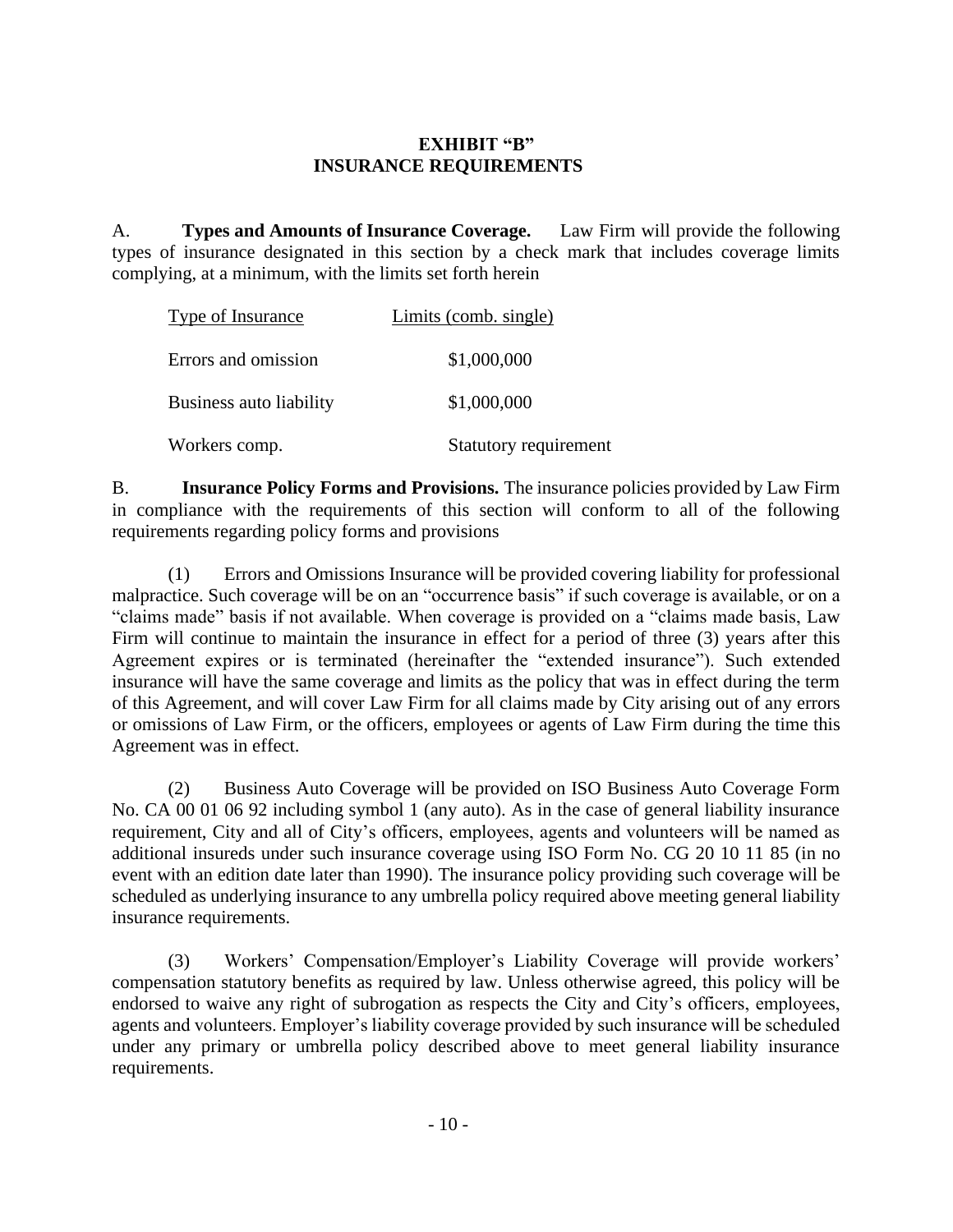**C. Additional Insurance Requirements.** Law Firm agrees to comply with the following additional requirements with respect to the insurance provided pursuant to this section:

(1) Unless otherwise approved by City, Law Firm's insurance will be written by insurers authorized to do business in the State of California, and with a minimum "Best's" Insurance Guide rating of "A:VII." Self-insurance will not be considered to comply with these insurance specifications.

(2) Law Firm will provide evidence of the insurance required herein, satisfactory to City, consisting of certificate(s) of insurance evidencing all of the coverages required, copies of the insurance policies themselves or any portions thereof, and any required endorsements. Certificate(s) are to reflect that the insurer will provide 30 days notice of any cancellation of coverage. Law Firm will require its insurer to modify such certificates to delete any exculpatory wording stating that failure of the insurer to mail written notice of cancellation imposes no obligation, and to delete the word "endeavor" with regard to any notice provisions.

(3) Requirements of specific coverage features or limits contained in this Section are not intended as a limitation on coverage, limits or other requirements, or a waiver of any coverage normally provided by any insurance. Specific reference to a given coverage feature is for purposes of clarification only and is not intended by any party to be all inclusive, or to the exclusion of other coverage, or a waiver of any type. Coverage will not be limited to the specific location, individual or entity designated as the address of the project or services provided for by this Agreement.

(4) Law Firm will ensure that coverage provided to meet these requirements is applicable separately to each insured, and that there will be no cross liability exclusions that preclude coverage for suits between Law Firm and City, between Law Firm and any other named insureds or additional insureds under the insurance policy, or between City and any party associated with City or City's officers, employees, agents or volunteers.

(5) All general or auto liability insurance coverage provided pursuant to this Agreement, or any other agreements pertaining to the performance of this Agreement, will not prohibit Law Firm, and Law Firm's employees or agents, from waiving the right of subrogation before a loss. By these presents, Law Firm waives its right of subrogation against the City.

(6) Any failure on the part of City or any other additional insured under these requirements to obtain proof of insurance required under this Agreement in no way waives any right or remedy of City or any other additional insured in this or any other regard.

(7) In the event any policy of insurance required under this Agreement does not comply with these requirements or is canceled and not replaced, City has the right, but not the duty, to obtain the insurance it deems necessary to meet the requirements of this Agreement, and any premium paid by City for such insurance will be promptly reimbursed by Law Firm, or, if not promptly reimbursed, deducted from any compensation to be paid by City to Law Firm pursuant to this Agreement